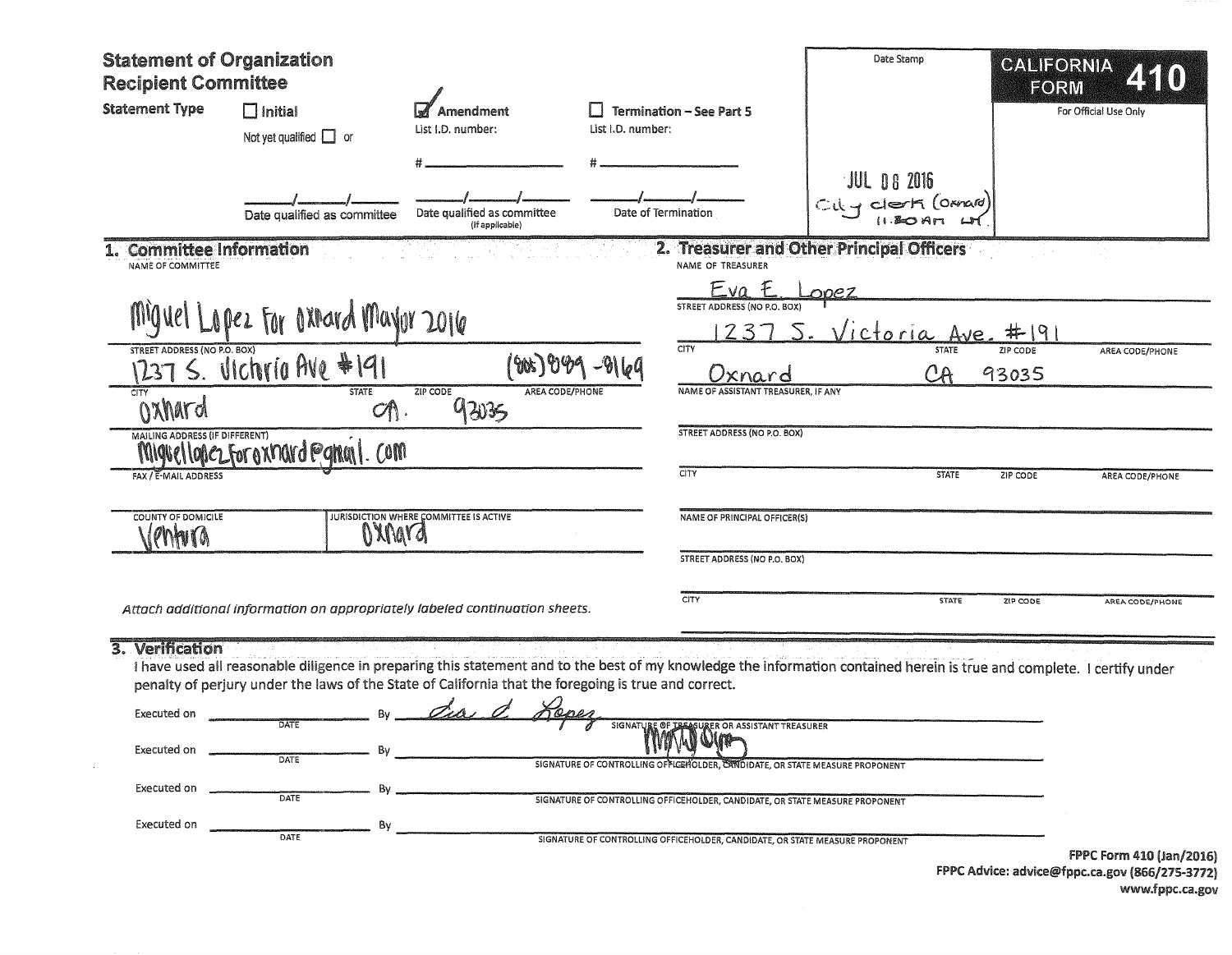## Statement of Organization Recipient Committee

INSTRUCTIONS ON REVERSE

## COMMITTEE NAME MIGUEL IGOCZ FOR O XM ARD MAYUT 2016

• A.II committees must list the financial institution where the campaign bank account is located.

| NAME OF FINANCIAL INSTITUTION |              | AREA CODE/PHONE       | <b>BANK ACCOUNT NUMBER</b>                  |
|-------------------------------|--------------|-----------------------|---------------------------------------------|
| t M                           | Kabo Dank    | JUh<br>$l_{\text{W}}$ | $\mathcal{U}$                               |
| ADDRESS                       | treet<br>155 | CITY<br><b>OMard</b>  | <b>STATE</b><br>ZIP CODE<br>93030<br>⊷.<br> |

4. Type of Committee Complete the applicable sections.

Controlled Committee

. List the name of each controlling officeholder, candidate, or state measure proponent. If candidate or officeholder controlled, also list the elective office sought or held, and district number, if any, and the year of the election.

"' List the political party with which each officeholder or candidate is affiliated or check "nonpartisan."

• If this committee acts jointly with another controlled committee, list the name and identification number of the other controlled committee.

| NAME OF CANDIDATE/OFFICEHOLDER/STATE MEASURE PROPONENT | ELECTIVE OFFICE SOUGHT OR HELD<br>(INCLUDE DISTRICT NUMBER IF APPLICABLE) | YEAR OF ELECTION | PARTY         |
|--------------------------------------------------------|---------------------------------------------------------------------------|------------------|---------------|
|                                                        |                                                                           |                  | ∟ Nonpartisan |
|                                                        |                                                                           |                  | Nonpartisan   |

**Primarily Formed Committee Primarily formed to support or oppose specific candidates or measures in a single election. List below:** 

| CANDIDATE(S) NAME OR MEASURE(S) FULL TITLE (INCLUDE BALLOT NO. OR LETTER) | CANDIDATE(S) OFFICE SOUGHT OR HELD OR MEASURE(S) JURISDICTION<br>(INCLUDE DISTRICT NO., CITY OR COUNTY, AS APPLICABLE) | CHECK ONE      |        |
|---------------------------------------------------------------------------|------------------------------------------------------------------------------------------------------------------------|----------------|--------|
|                                                                           |                                                                                                                        | SUPPORT        | OPPOSE |
|                                                                           |                                                                                                                        |                |        |
|                                                                           |                                                                                                                        | <b>SUPPORT</b> | OPPOSE |

CALIFORNIA

FORM

Page 2

74510